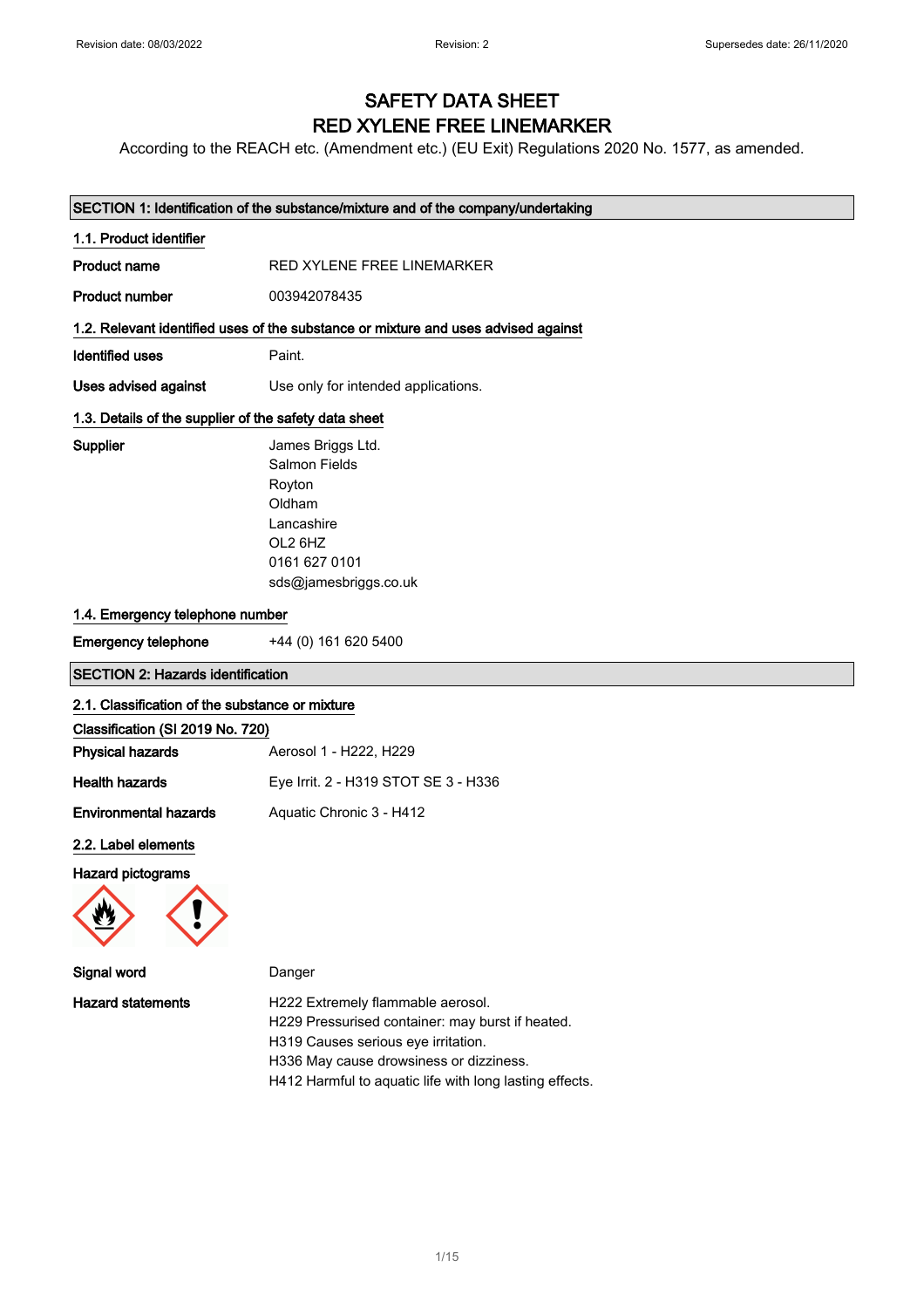| <b>Precautionary statements</b>           | P <sub>102</sub> Keep out of reach of children.<br>P210 Keep away from heat, hot surfaces, sparks, open flames and other ignition sources. No<br>smoking.<br>P211 Do not spray on an open flame or other ignition source.<br>P251 Do not pierce or burn, even after use.<br>P261 Avoid breathing vapour/ spray.<br>P271 Use only outdoors or in a well-ventilated area.<br>P280 Wear protective gloves/ protective clothing/ eye protection/ face protection.<br>P305+P351+P338 IF IN EYES: Rinse cautiously with water for several minutes. Remove<br>contact lenses, if present and easy to do. Continue rinsing.<br>P337+P313 If eye irritation persists: Get medical advice/ attention.<br>P410+P412 Protect from sunlight. Do not expose to temperatures exceeding 50°C/122°F.<br>P501 Dispose of contents/ container in accordance with local regulations. |
|-------------------------------------------|------------------------------------------------------------------------------------------------------------------------------------------------------------------------------------------------------------------------------------------------------------------------------------------------------------------------------------------------------------------------------------------------------------------------------------------------------------------------------------------------------------------------------------------------------------------------------------------------------------------------------------------------------------------------------------------------------------------------------------------------------------------------------------------------------------------------------------------------------------------|
| Supplemental label<br>information         | EUH066 Repeated exposure may cause skin dryness or cracking.                                                                                                                                                                                                                                                                                                                                                                                                                                                                                                                                                                                                                                                                                                                                                                                                     |
| Contains                                  | n-butyl acetate, Acetone                                                                                                                                                                                                                                                                                                                                                                                                                                                                                                                                                                                                                                                                                                                                                                                                                                         |
| Supplementary precautionary<br>statements | P264 Wash contaminated skin thoroughly after handling.<br>P304+P340 IF INHALED: Remove person to fresh air and keep comfortable for breathing.<br>P312 Call a POISON CENTRE/doctor if you feel unwell.                                                                                                                                                                                                                                                                                                                                                                                                                                                                                                                                                                                                                                                           |

### 2.3. Other hazards

**r** 

This product does not contain any substances classified as PBT or vPvB.

| SECTION 3: Composition/information on ingredients                                           |                      |            |
|---------------------------------------------------------------------------------------------|----------------------|------------|
| 3.2. Mixtures                                                                               |                      |            |
| n-butyl acetate                                                                             |                      | $10 - 30%$ |
| CAS number: 123-86-4                                                                        | EC number: 204-658-1 |            |
| <b>EUH066</b>                                                                               |                      |            |
| Classification<br>Flam. Liq. 3 - H226<br>STOT SE 3 - H336                                   |                      |            |
| Acetone                                                                                     |                      | $10 - 30%$ |
| CAS number: 67-64-1                                                                         | EC number: 200-662-2 |            |
| <b>EUH066</b>                                                                               |                      |            |
| Classification<br>Flam. Liq. 2 - H225<br>Eye Irrit. 2 - H319<br>STOT SE 3 - H336            |                      |            |
| Petroleum gases, liquefied                                                                  |                      | $10 - 30%$ |
| CAS number: 68476-85-7<br>Classification<br>Flam. Gas 1A - H220<br>Press. Gas (Liq.) - H280 | EC number: 270-704-2 |            |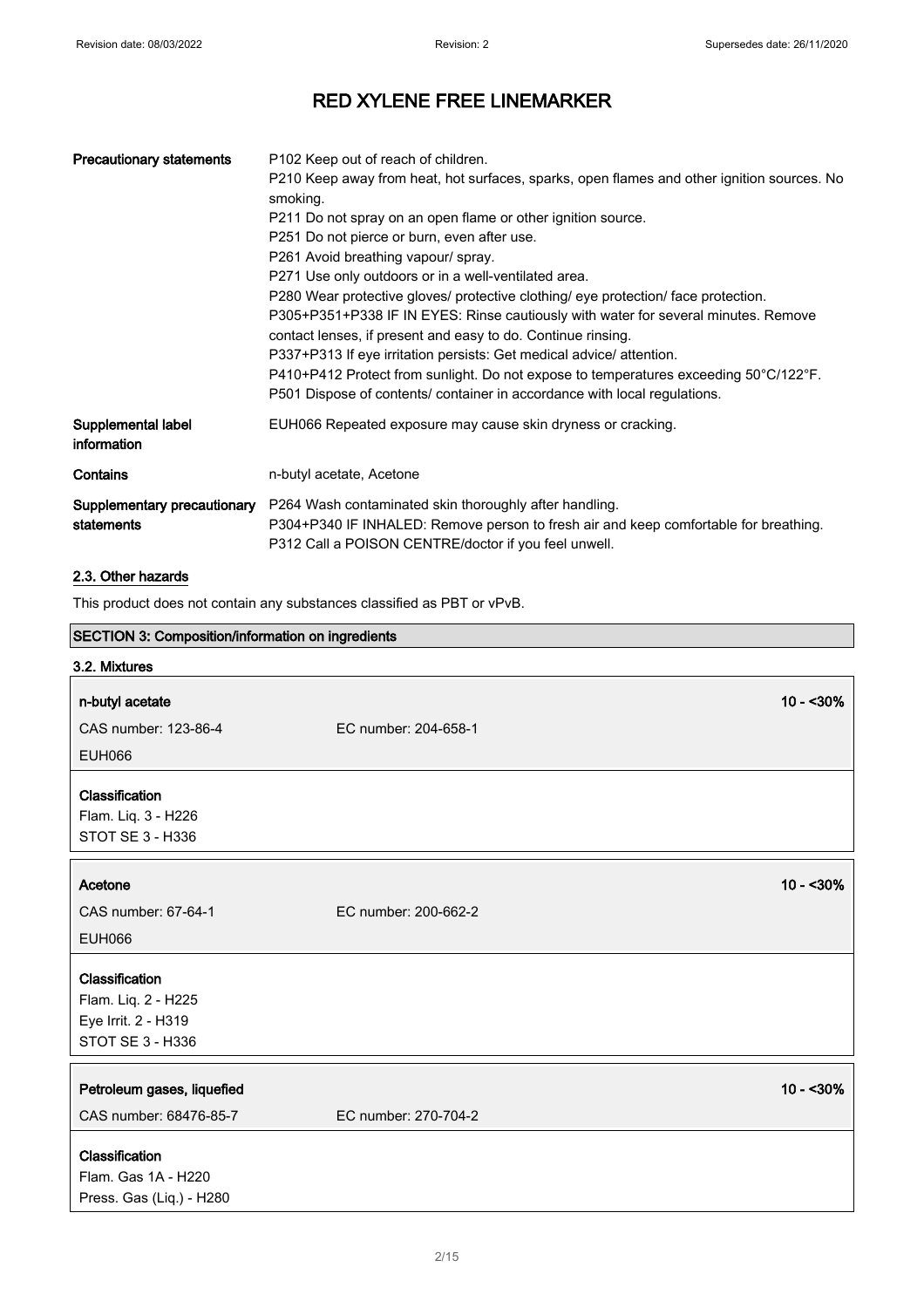| Dimethyl ether                                                                                                                      |                      | $10 - 30%$ |
|-------------------------------------------------------------------------------------------------------------------------------------|----------------------|------------|
| CAS number: 115-10-6                                                                                                                | EC number: 204-065-8 |            |
| Classification<br>Flam. Gas 1A - H220<br>Press. Gas (Liq.) - H280                                                                   |                      |            |
| Kaolin<br>CAS number: 1332-58-7                                                                                                     | EC number: 310-194-1 | $10 - 30%$ |
| Classification<br>Not Classified                                                                                                    |                      |            |
| Solvent naphtha (petroleum), light arom.                                                                                            |                      | $5 - 10\%$ |
| CAS number: 64742-95-6                                                                                                              | EC number: 265-199-0 |            |
| Classification<br>Flam. Liq. 3 - H226<br>Skin Irrit. 2 - H315<br>STOT SE 3 - H336<br>Asp. Tox. 1 - H304<br>Aquatic Chronic 2 - H411 |                      |            |
| 1-methoxypropan-2-ol                                                                                                                |                      | $1 - 5%$   |
| CAS number: 107-98-2                                                                                                                | EC number: 203-539-1 |            |
| Classification<br>Flam. Liq. 3 - H226<br>STOT SE 3 - H336                                                                           |                      |            |
| <b>Titanium dioxide</b>                                                                                                             |                      | 1%         |
| CAS number: 13463-67-7<br><b>EUH211</b>                                                                                             | EC number: 236-675-5 |            |
| Classification<br>Not Classified                                                                                                    |                      |            |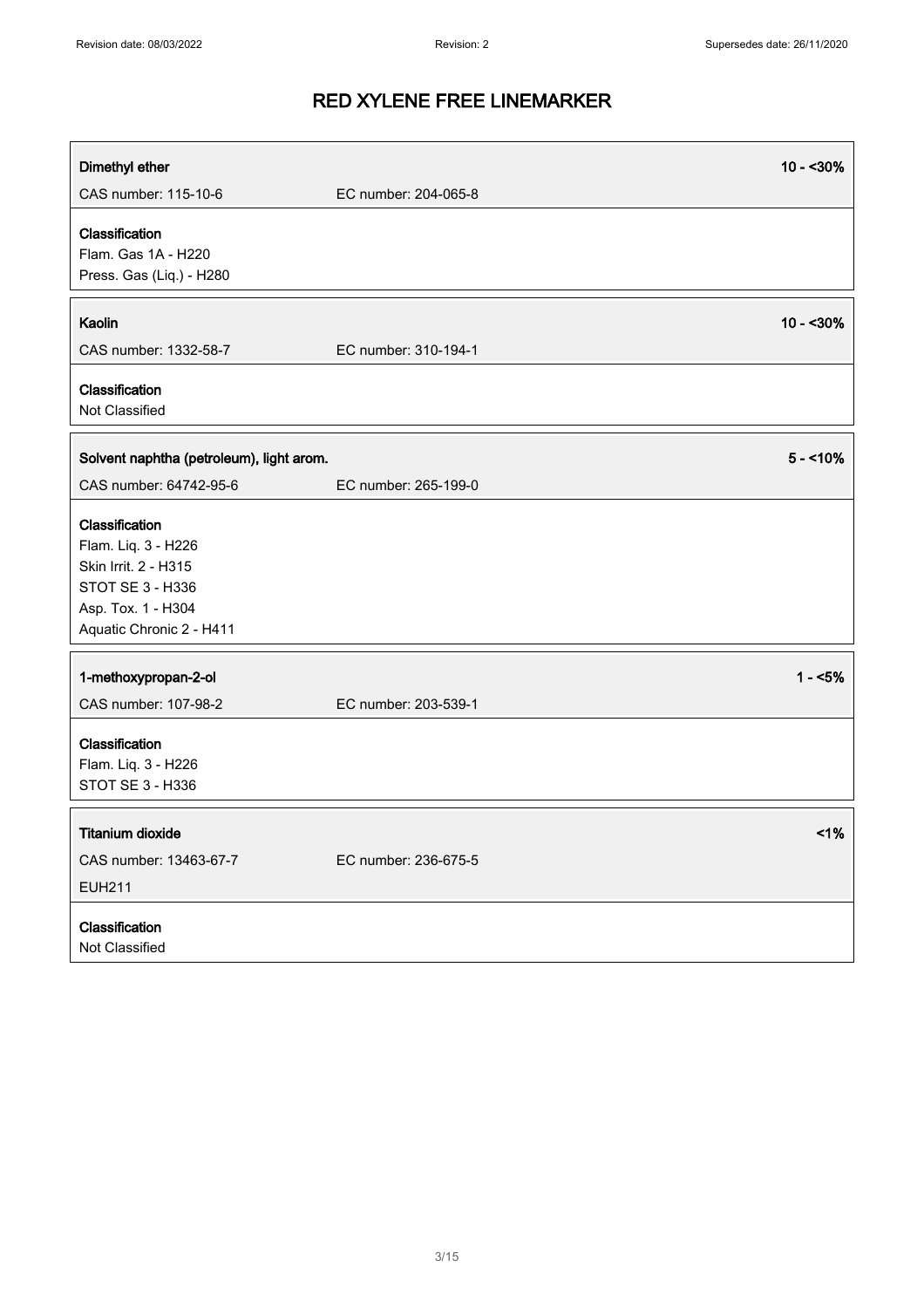| Xylene (mixture of isomers)                                                                                                                                                                             |                      | 1% |
|---------------------------------------------------------------------------------------------------------------------------------------------------------------------------------------------------------|----------------------|----|
| CAS number: 1330-20-7                                                                                                                                                                                   | EC number: 215-535-7 |    |
| Classification<br>Flam. Liq. 3 - H226<br>Acute Tox. 4 - H312<br>Acute Tox. 4 - H332<br>Skin Irrit. 2 - H315<br>Eye Irrit. 2 - H319<br><b>STOT SE 3 - H335</b><br>STOT RE 2 - H373<br>Asp. Tox. 1 - H304 |                      |    |
| Ethylbenzene                                                                                                                                                                                            |                      | 1% |
| CAS number: 100-41-4                                                                                                                                                                                    | EC number: 202-849-4 |    |
| Classification<br>Flam. Liq. 2 - H225<br>Acute Tox. 4 - H332<br><b>STOT RE 2 - H373</b><br>Asp. Tox. 1 - H304<br>Aquatic Chronic 3 - H412                                                               |                      |    |
| 2-methylpropan-1-ol<br>CAS number: 78-83-1                                                                                                                                                              | EC number: 201-148-0 | 1% |
| Classification<br>Flam. Liq. 3 - H226<br>Skin Irrit. 2 - H315<br>Eye Dam. 1 - H318<br>STOT SE 3 - H335, H336                                                                                            |                      |    |
| Methyl methacrylate<br>CAS number: 80-62-6                                                                                                                                                              | EC number: 201-297-1 | 1% |
| Classification<br>Flam. Liq. 2 - H225<br>Skin Irrit. 2 - H315<br>Skin Sens. 1 - H317<br>STOT SE 3 - H335                                                                                                |                      |    |

The Full Text for all R-Phrases and Hazard Statements are Displayed in Section 16.

### SECTION 4: First aid measures

#### 4.1. Description of first aid measures

General information If in doubt, get medical attention promptly. Show this Safety Data Sheet to the medical personnel.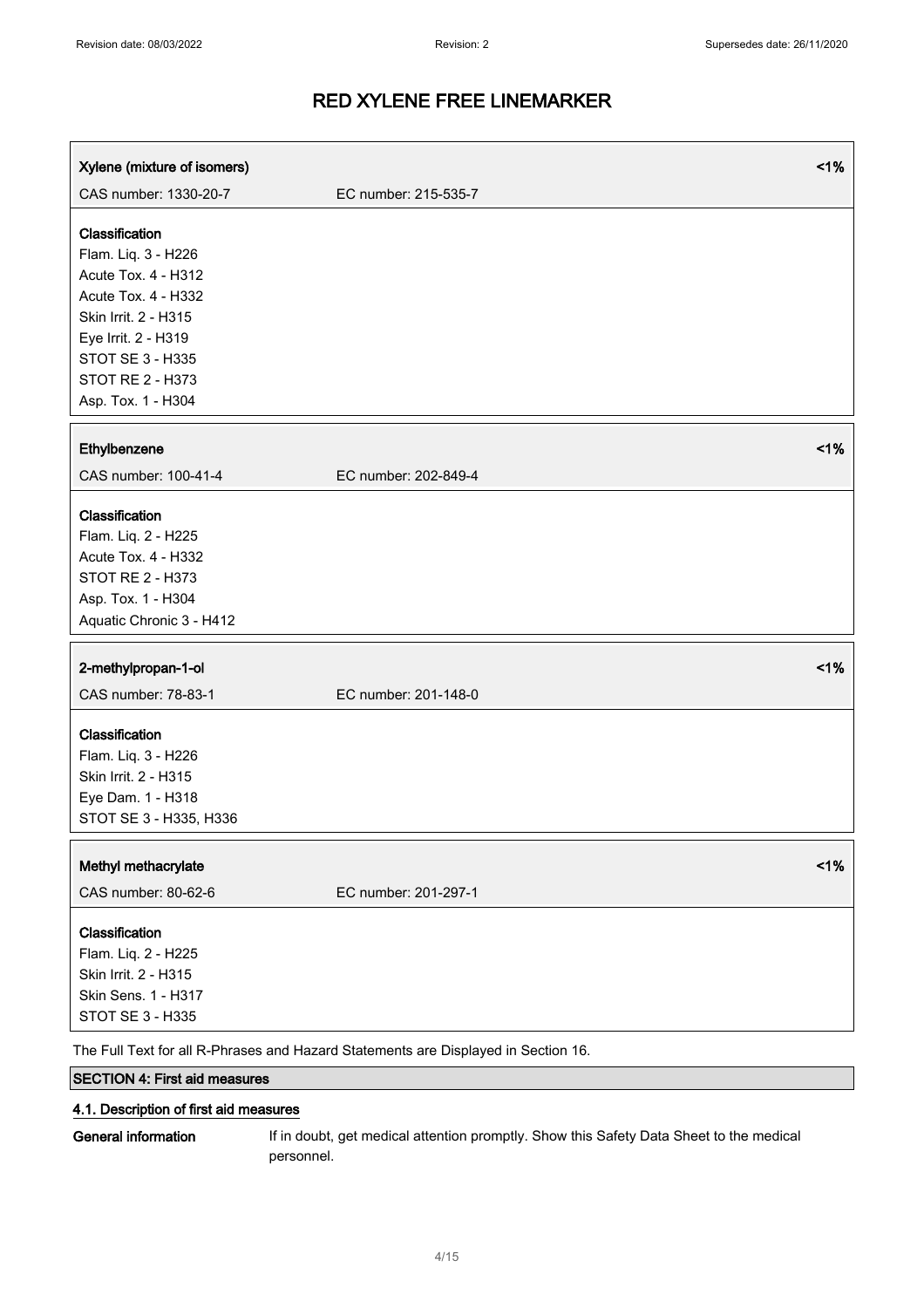| Inhalation                                                 | Move affected person to fresh air and keep warm and at rest in a position comfortable for<br>breathing. Loosen tight clothing such as collar, tie or belt. Get medical attention if symptoms<br>are severe or persist. Place unconscious person on their side in the recovery position and<br>ensure breathing can take place.                                                                                                                                                                                                           |
|------------------------------------------------------------|------------------------------------------------------------------------------------------------------------------------------------------------------------------------------------------------------------------------------------------------------------------------------------------------------------------------------------------------------------------------------------------------------------------------------------------------------------------------------------------------------------------------------------------|
| Ingestion                                                  | Rinse mouth thoroughly with water. If in doubt, get medical attention promptly. Due to the<br>small packaging, the risk of ingestion is minimal. Do not induce vomiting unless under the<br>direction of medical personnel.                                                                                                                                                                                                                                                                                                              |
| <b>Skin contact</b>                                        | Remove contamination with soap and water or recognised skin cleansing agent.                                                                                                                                                                                                                                                                                                                                                                                                                                                             |
| Eye contact                                                | Remove any contact lenses and open eyelids wide apart. Rinse with water. Get medical<br>attention if any discomfort continues.                                                                                                                                                                                                                                                                                                                                                                                                           |
| <b>Protection of first aiders</b>                          | First aid personnel should wear appropriate protective equipment during any rescue.                                                                                                                                                                                                                                                                                                                                                                                                                                                      |
|                                                            | 4.2. Most important symptoms and effects, both acute and delayed                                                                                                                                                                                                                                                                                                                                                                                                                                                                         |
| <b>General information</b>                                 | The severity of the symptoms described will vary dependent on the concentration and the<br>length of exposure.                                                                                                                                                                                                                                                                                                                                                                                                                           |
| Inhalation                                                 | Spray/mists may cause respiratory tract irritation.                                                                                                                                                                                                                                                                                                                                                                                                                                                                                      |
| Ingestion                                                  | Due to the physical nature of this product, it is unlikely that ingestion will occur.                                                                                                                                                                                                                                                                                                                                                                                                                                                    |
| Skin contact                                               | Repeated exposure may cause skin dryness or cracking.                                                                                                                                                                                                                                                                                                                                                                                                                                                                                    |
| Eye contact                                                | Vapour or spray in the eyes may cause irritation and smarting. Particles in the eyes may<br>cause irritation and smarting.                                                                                                                                                                                                                                                                                                                                                                                                               |
|                                                            | 4.3. Indication of any immediate medical attention and special treatment needed                                                                                                                                                                                                                                                                                                                                                                                                                                                          |
| <b>Specific treatments</b>                                 | Treat symptomatically.                                                                                                                                                                                                                                                                                                                                                                                                                                                                                                                   |
| <b>SECTION 5: Firefighting measures</b>                    |                                                                                                                                                                                                                                                                                                                                                                                                                                                                                                                                          |
| 5.1. Extinguishing media                                   |                                                                                                                                                                                                                                                                                                                                                                                                                                                                                                                                          |
| Suitable extinguishing media                               | The product is flammable. Extinguish with alcohol-resistant foam, carbon dioxide, dry powder<br>or water fog.                                                                                                                                                                                                                                                                                                                                                                                                                            |
| Unsuitable extinguishing                                   |                                                                                                                                                                                                                                                                                                                                                                                                                                                                                                                                          |
| media                                                      | Do not use water jet as an extinguisher, as this will spread the fire.                                                                                                                                                                                                                                                                                                                                                                                                                                                                   |
| 5.2. Special hazards arising from the substance or mixture |                                                                                                                                                                                                                                                                                                                                                                                                                                                                                                                                          |
| Specific hazards                                           | Containers can burst violently or explode when heated, due to excessive pressure build-up.<br>Bursting aerosol containers may be propelled from a fire at high speed. If aerosol cans are<br>ruptured, care should be taken due to the rapid escape of the pressurised contents and<br>propellant. Vapours may form explosive mixtures with air.                                                                                                                                                                                         |
| <b>Hazardous combustion</b><br>products                    | Thermal decomposition or combustion products may include the following substances: Toxic<br>gases or vapours. Carbon monoxide (CO). Carbon dioxide (CO2).                                                                                                                                                                                                                                                                                                                                                                                |
| 5.3. Advice for firefighters                               |                                                                                                                                                                                                                                                                                                                                                                                                                                                                                                                                          |
| Protective actions during<br>firefighting                  | Avoid breathing fire gases or vapours. Evacuate area. Cool containers exposed to heat with<br>water spray and remove them from the fire area if it can be done without risk. Cool containers<br>exposed to flames with water until well after the fire is out. If a leak or spill has not ignited, use<br>water spray to disperse vapours and protect men stopping the leak. Control run-off water by<br>containing and keeping it out of sewers and watercourses. If risk of water pollution occurs,<br>notify appropriate authorities. |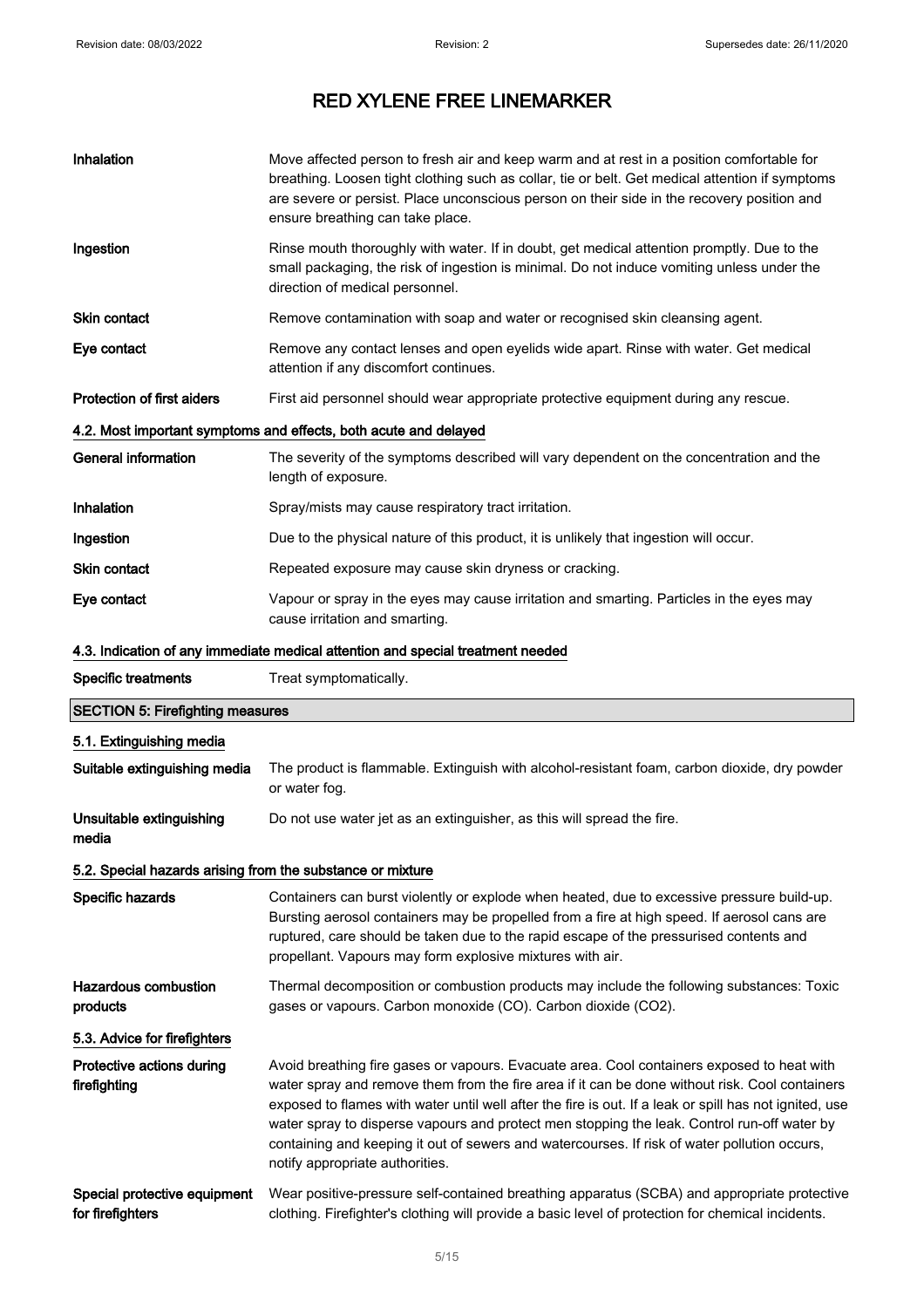#### SECTION 6: Accidental release measures

#### 6.1. Personal precautions, protective equipment and emergency procedures

Personal precautions Wear protective clothing as described in Section 8 of this safety data sheet. No action shall be taken without appropriate training or involving any personal risk. Evacuate area. Provide adequate ventilation. No smoking, sparks, flames or other sources of ignition near spillage. If aerosol cans are ruptured, care should be taken due to the rapid escape of the pressurised contents and propellant. Take precautionary measures against static discharges.

#### 6.2. Environmental precautions

Environmental precautions Avoid discharge into drains or watercourses or onto the ground. Not considered to be a significant hazard due to the small quantities used.

#### 6.3. Methods and material for containment and cleaning up

Methods for cleaning up Clear up spills immediately and dispose of waste safely. Eliminate all ignition sources if safe to do so. No smoking, sparks, flames or other sources of ignition near spillage. Under normal conditions of handling and storage, spillages from aerosol containers are unlikely. If aerosol cans are ruptured, care should be taken due to the rapid escape of the pressurised contents and propellant. Provide adequate ventilation. Small Spillages: Wipe up with an absorbent cloth and dispose of waste safely. Large Spillages: If the product is soluble in water, dilute the spillage with water and mop it up. Alternatively, or if it is not water-soluble, absorb the spillage with an inert, dry material and place it in a suitable waste disposal container. Wash thoroughly after dealing with a spillage. For waste disposal, see Section 13.

#### 6.4. Reference to other sections

Reference to other sections For personal protection, see Section 8. See Section 11 for additional information on health hazards. See Section 12 for additional information on ecological hazards. For waste disposal, see Section 13.

### SECTION 7: Handling and storage

| 7.1. Precautions for safe handling        |                                                                                                                                                                                                                                                                                                                                                                                                                                                                                                                                                                                                                                                                                   |
|-------------------------------------------|-----------------------------------------------------------------------------------------------------------------------------------------------------------------------------------------------------------------------------------------------------------------------------------------------------------------------------------------------------------------------------------------------------------------------------------------------------------------------------------------------------------------------------------------------------------------------------------------------------------------------------------------------------------------------------------|
| <b>Usage precautions</b>                  | Read and follow manufacturer's recommendations. Wear protective clothing as described in<br>Section 8 of this safety data sheet. The product is flammable. Avoid exposing aerosol<br>containers to high temperatures or direct sunlight. Keep away from heat, hot surfaces, sparks,<br>open flames and other ignition sources. No smoking. Do not spray on an open flame or other<br>ignition source. Do not pierce or burn, even after use. Spray will evaporate and cool rapidly<br>and may cause frostbite or cold burns if in contact with skin. Do not expose to temperatures<br>exceeding 50°C/122°F. Avoid inhalation of vapours and spray/mists. Avoid contact with eyes. |
| Advice on general<br>occupational hygiene | Good personal hygiene procedures should be implemented. Wash contaminated skin<br>thoroughly after handling. Take off contaminated clothing and wash it before reuse. Do not<br>eat, drink or smoke when using this product. Wash after use and before eating, smoking and<br>using the toilet.                                                                                                                                                                                                                                                                                                                                                                                   |
|                                           | 7.2. Conditions for safe storage, including any incompatibilities                                                                                                                                                                                                                                                                                                                                                                                                                                                                                                                                                                                                                 |
| <b>Storage precautions</b>                | Store away from incompatible materials (see Section 10). Keep away from oxidising materials,<br>heat and flames. Store in a cool and well-ventilated place. Protect from sunlight. Keep<br>containers upright. Protect containers from damage. Do not expose to temperatures<br>exceeding 50°C/122°F. Do not store near heat sources or expose to high temperatures. Store<br>in accordance with national regulations.                                                                                                                                                                                                                                                            |
| Storage class                             | Chemical storage. Aerosol containers and lighters                                                                                                                                                                                                                                                                                                                                                                                                                                                                                                                                                                                                                                 |
| 7.3. Specific end use(s)                  |                                                                                                                                                                                                                                                                                                                                                                                                                                                                                                                                                                                                                                                                                   |
| Specific end use(s)                       | The identified uses for this product are detailed in Section 1.2.                                                                                                                                                                                                                                                                                                                                                                                                                                                                                                                                                                                                                 |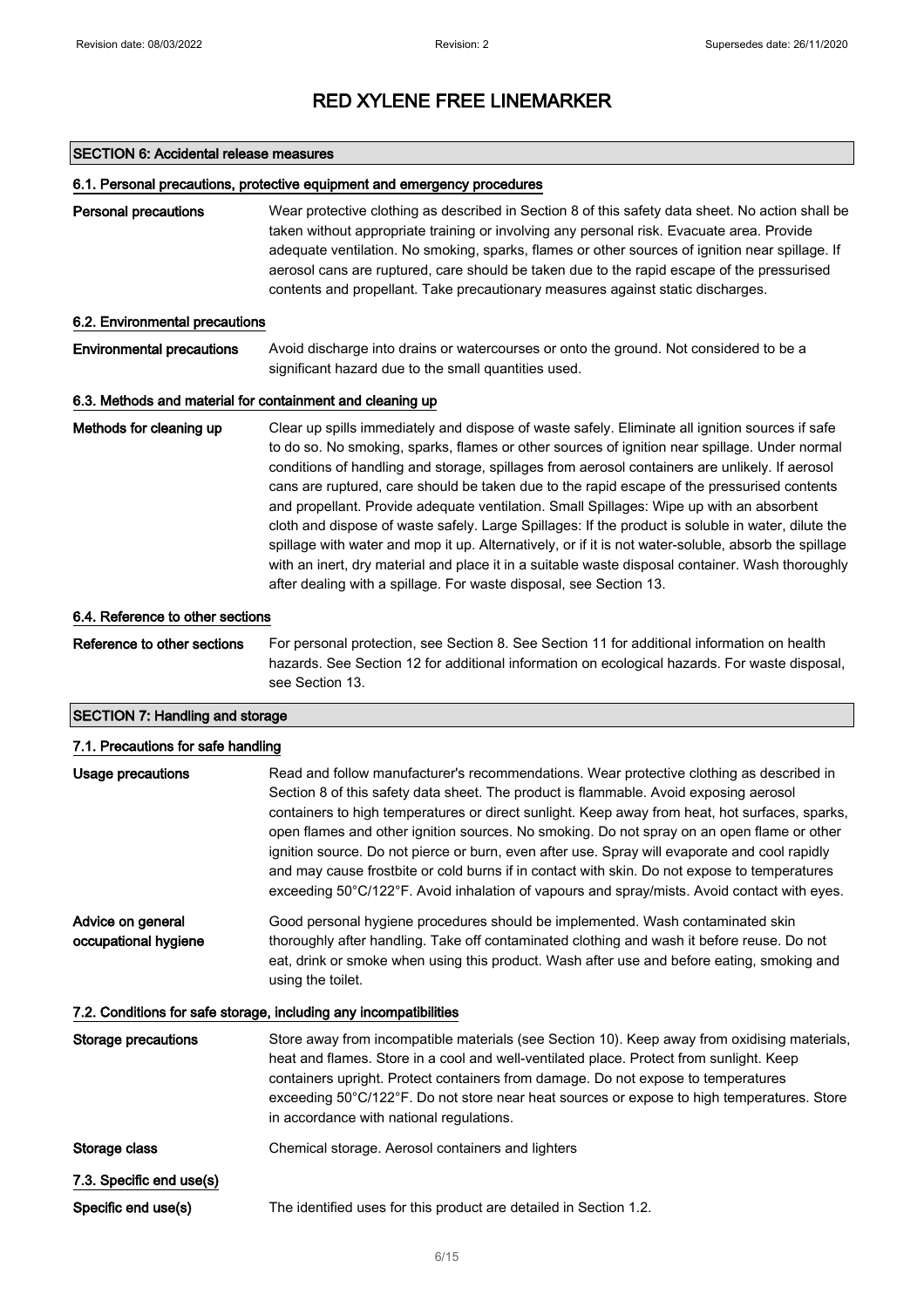#### SECTION 8: Exposure controls/Personal protection

#### 8.1. Control parameters

#### Occupational exposure limits

#### n-butyl acetate

Long-term exposure limit (8-hour TWA): WEL 150 ppm 724 mg/m<sup>3</sup> Short-term exposure limit (15-minute): WEL 200 ppm 966 mg/m<sup>3</sup>

#### Acetone

Long-term exposure limit (8-hour TWA): WEL 500 ppm 1210 mg/m<sup>3</sup> Short-term exposure limit (15-minute): WEL 1500 ppm 3620 mg/m<sup>3</sup>

#### Petroleum gases, liquefied

Long-term exposure limit (8-hour TWA): WEL 1000 ppm 1750 mg/m<sup>3</sup> Short-term exposure limit (15-minute): WEL 1250 ppm 2180 mg/m<sup>3</sup>

#### Dimethyl ether

Long-term exposure limit (8-hour TWA): WEL 400 ppm 766 mg/m<sup>3</sup> Short-term exposure limit (15-minute): WEL 500 ppm 958 mg/m<sup>3</sup>

#### Kaolin

Long-term exposure limit (8-hour TWA): WEL 2 mg/m<sup>3</sup> respirable dust

#### 1-methoxypropan-2-ol

Long-term exposure limit (8-hour TWA): WEL 100 ppm 375 mg/m<sup>3</sup> Short-term exposure limit (15-minute): WEL 150 ppm 560 mg/m<sup>3</sup> Sk

#### Titanium dioxide

Long-term exposure limit (8-hour TWA): WEL 4 mg/m<sup>3</sup> respirable dust Long-term exposure limit (8-hour TWA): WEL 10 mg/m<sup>3</sup> inhalable dust

#### Xylene (mixture of isomers)

Long-term exposure limit (8-hour TWA): WEL 50 ppm 220 mg/m<sup>3</sup> Short-term exposure limit (15-minute): WEL 100 ppm 441 mg/m<sup>3</sup> Sk

#### **Ethylbenzene**

Long-term exposure limit (8-hour TWA): WEL 100 ppm 441 mg/m<sup>3</sup> Short-term exposure limit (15-minute): WEL 125 ppm 552 mg/m<sup>3</sup> Sk

#### 2-methylpropan-1-ol

Long-term exposure limit (8-hour TWA): WEL 50 ppm 154 mg/m<sup>3</sup> Short-term exposure limit (15-minute): WEL 75 ppm 231 mg/m<sup>3</sup>

#### Methyl methacrylate

Long-term exposure limit (8-hour TWA): WEL 50 ppm 208 mg/m<sup>3</sup> Short-term exposure limit (15-minute): WEL 100 ppm 416 mg/m<sup>3</sup> WEL = Workplace Exposure Limit. Sk = Can be absorbed through the skin.

#### n-butyl acetate (CAS: 123-86-4)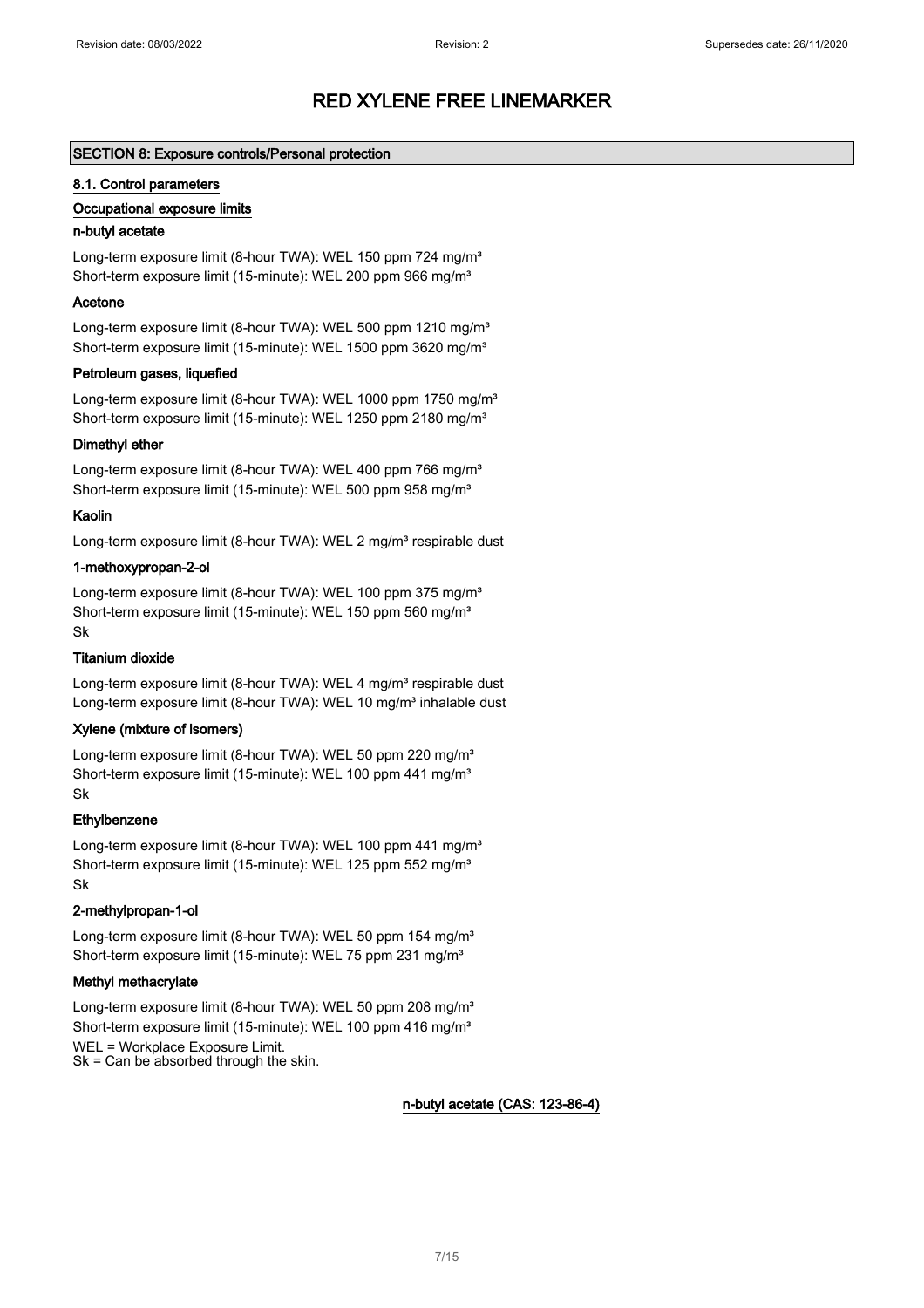| <b>DNEL</b> | Workers - Inhalation; Long term systemic effects: 300 mg/m <sup>3</sup><br>Workers - Inhalation; Short term systemic effects: 600 mg/m <sup>3</sup><br>Workers - Inhalation; Long term local effects: 300 mg/m <sup>3</sup><br>Workers - Inhalation; Short term local effects: 600 mg/m <sup>3</sup><br>Workers - Dermal; Long term systemic effects: 11 mg/kg/day<br>Workers - Dermal; Short term systemic effects: 11 mg/kg/day<br>General population - Inhalation; Long term systemic effects: 35.7 mg/m <sup>3</sup><br>General population - Inhalation; Short term systemic effects: 300 mg/m <sup>3</sup><br>General population - Inhalation; Long term local effects: 35.7 mg/m <sup>3</sup><br>General population - Inhalation; Short term local effects: 300 mg/m <sup>3</sup><br>General population - Dermal; Long term systemic effects: 6 mg/kg/day<br>General population - Dermal; Short term systemic effects: 6 mg/kg/day<br>General population - Oral; Long term systemic effects: 2 mg/kg/day<br>General population - Oral; Short term systemic effects: 2 mg/kg/day |
|-------------|---------------------------------------------------------------------------------------------------------------------------------------------------------------------------------------------------------------------------------------------------------------------------------------------------------------------------------------------------------------------------------------------------------------------------------------------------------------------------------------------------------------------------------------------------------------------------------------------------------------------------------------------------------------------------------------------------------------------------------------------------------------------------------------------------------------------------------------------------------------------------------------------------------------------------------------------------------------------------------------------------------------------------------------------------------------------------------------|
| <b>PNEC</b> | - Fresh water; 0.18 mg/l<br>- marine water; 0.018 mg/l<br>- STP; 35.6 mg/l<br>- Sediment (Freshwater); 0.981 mg/kg<br>- Sediment (Marinewater); 0.098 mg/kg<br>- Soil; 0.09 mg/kg                                                                                                                                                                                                                                                                                                                                                                                                                                                                                                                                                                                                                                                                                                                                                                                                                                                                                                     |
|             | Acetone (CAS: 67-64-1)                                                                                                                                                                                                                                                                                                                                                                                                                                                                                                                                                                                                                                                                                                                                                                                                                                                                                                                                                                                                                                                                |
| <b>DNEL</b> | Workers - Inhalation; Long term systemic effects: 1210 mg/m <sup>3</sup><br>Workers - Inhalation; Short term systemic effects: 2420 mg/m <sup>3</sup><br>Workers - Dermal; Long term systemic effects: 186 mg/kg/day<br>General population - Inhalation; Long term systemic effects: 200 mg/m <sup>3</sup><br>General population - Dermal; Long term systemic effects: 62 mg/kg/day<br>General population - Oral; Long term systemic effects: 62 mg/kg/day                                                                                                                                                                                                                                                                                                                                                                                                                                                                                                                                                                                                                            |
| <b>PNEC</b> | - Fresh water; 10.6 mg/l<br>- marine water; 1.06 mg/l<br>- STP; 100 mg/l<br>- Sediment (Freshwater); 30.4 mg/kg<br>- Sediment (Marinewater); 3.04 mg/kg<br>- Soil; 29.5 mg/kg                                                                                                                                                                                                                                                                                                                                                                                                                                                                                                                                                                                                                                                                                                                                                                                                                                                                                                         |
|             | Dimethyl ether (CAS: 115-10-6)                                                                                                                                                                                                                                                                                                                                                                                                                                                                                                                                                                                                                                                                                                                                                                                                                                                                                                                                                                                                                                                        |
| <b>DNEL</b> | Workers - Inhalation; Long term systemic effects: 1894 mg/m <sup>3</sup><br>General population - Inhalation; Long term systemic effects: 471 mg/m <sup>3</sup>                                                                                                                                                                                                                                                                                                                                                                                                                                                                                                                                                                                                                                                                                                                                                                                                                                                                                                                        |
| <b>PNEC</b> | - Fresh water; 0.155 mg/l<br>- marine water; 0.016 mg/l<br>- STP; 160 mg/l<br>- Sediment (Freshwater); 0.681 mg/kg<br>- Sediment (Marinewater); 0.069 mg/kg<br>- Soil; 0.045 mg/kg                                                                                                                                                                                                                                                                                                                                                                                                                                                                                                                                                                                                                                                                                                                                                                                                                                                                                                    |

### 1-methoxypropan-2-ol (CAS: 107-98-2)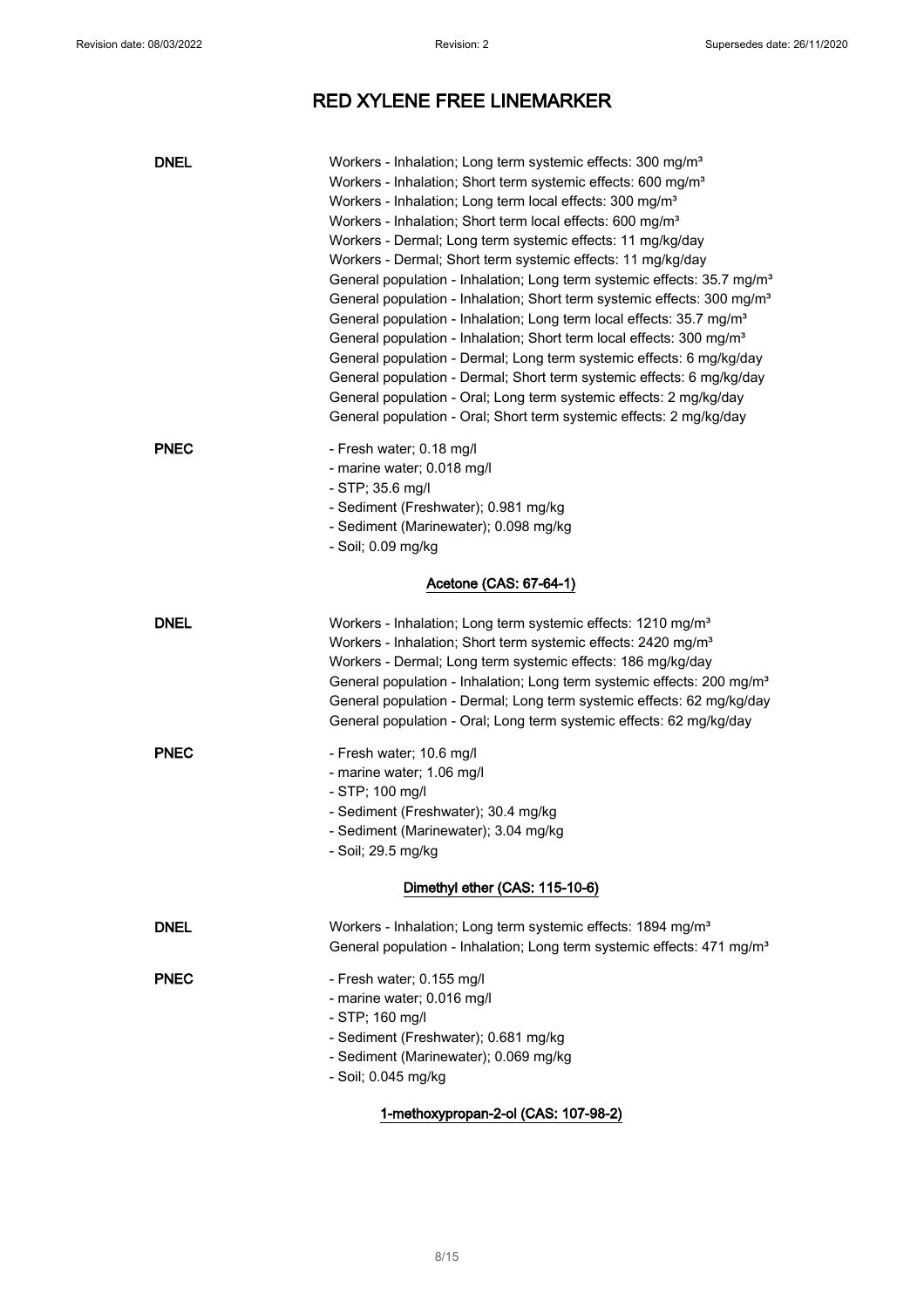| <b>DNEL</b> | Workers - Inhalation; Long term systemic effects: 369 mg/m <sup>3</sup><br>Workers - Inhalation; Long term systemic effects: 553.5 mg/m <sup>3</sup><br>Workers - Inhalation; Short term local effects: 553.5 mg/m <sup>3</sup><br>Workers - Dermal; Long term systemic effects: 183 mg/kg/day<br>General population - Inhalation; Long term systemic effects: 43.9 mg/m <sup>3</sup><br>General population - Dermal; Long term systemic effects: 78 mg/kg/day<br>General population - Oral; Long term systemic effects: 33 mg/kg/day |
|-------------|---------------------------------------------------------------------------------------------------------------------------------------------------------------------------------------------------------------------------------------------------------------------------------------------------------------------------------------------------------------------------------------------------------------------------------------------------------------------------------------------------------------------------------------|
| <b>PNEC</b> | - Fresh water; 10 mg/l<br>- marine water; 1 mg/l<br>- Intermittent release; 100 mg/l<br>- STP; 100 mg/l<br>- Sediment (Freshwater); 52.3 mg/kg<br>- Sediment (Marinewater); 5.2 mg/kg<br>- Soil; 4.59 mg/kg<br>Paraffin waxes and Hydrocarbon waxes, chloro (CAS: 63449-39-8)                                                                                                                                                                                                                                                         |
|             |                                                                                                                                                                                                                                                                                                                                                                                                                                                                                                                                       |
| <b>DNEL</b> | Workers - Inhalation; Long term systemic effects: 63.5 mg/m <sup>3</sup><br>Workers - Dermal; Long term systemic effects: 450 mg/kg/day<br>General population - Dermal; Long term systemic effects: 225 mg/kg/day<br>General population - Oral; Long term systemic effects: 4.5 mg/kg/day                                                                                                                                                                                                                                             |
| <b>PNEC</b> | - Fresh water; 0.003 mg/l<br>- marine water; 0.001 mg/l<br>- STP; 60 mg/l<br>- Soil; 4640 mg/kg                                                                                                                                                                                                                                                                                                                                                                                                                                       |
|             | Titanium dioxide (CAS: 13463-67-7)                                                                                                                                                                                                                                                                                                                                                                                                                                                                                                    |
| <b>DNEL</b> | Workers - Inhalation; Long term local effects: 10 mg/m <sup>3</sup><br>General population - Oral; Long term systemic effects: 700 mg/kg/day                                                                                                                                                                                                                                                                                                                                                                                           |
| <b>PNEC</b> | - Fresh water; 0.184 mg/l<br>- marine water; 0.018 mg/l<br>- STP; 100 mg/l<br>- Sediment (Freshwater); 1000 mg/kg<br>- Sediment (Marinewater); 100 mg/kg<br>- Soil; 100 mg/kg                                                                                                                                                                                                                                                                                                                                                         |
|             | Xylene (mixture of isomers) (CAS: 1330-20-7)                                                                                                                                                                                                                                                                                                                                                                                                                                                                                          |
| <b>DNEL</b> | Workers - Inhalation; Long term systemic effects: 77 mg/m <sup>3</sup><br>Workers - Inhalation; Short term systemic effects: 289 mg/m <sup>3</sup><br>Workers - Inhalation; Short term local effects: 289 mg/m <sup>3</sup><br>Workers - Dermal; Long term systemic effects: 180 mg/kg/day<br>General population - Inhalation; Long term systemic effects: 14.8 mg/m <sup>3</sup><br>General population - Dermal; Long term systemic effects: 108 mg/kg/day<br>General population - Oral; Long term systemic effects: 1.6 mg/kg/day   |
| <b>PNEC</b> | - Fresh water; 0.327 mg/l<br>- marine water; 0.327 mg/l<br>$-$ STP; 6.58 mg/l<br>- Sediment (Freshwater); 12.46 mg/kg<br>- Sediment (Marinewater); 12.46 mg/kg<br>- Soil; 2.31 mg/kg                                                                                                                                                                                                                                                                                                                                                  |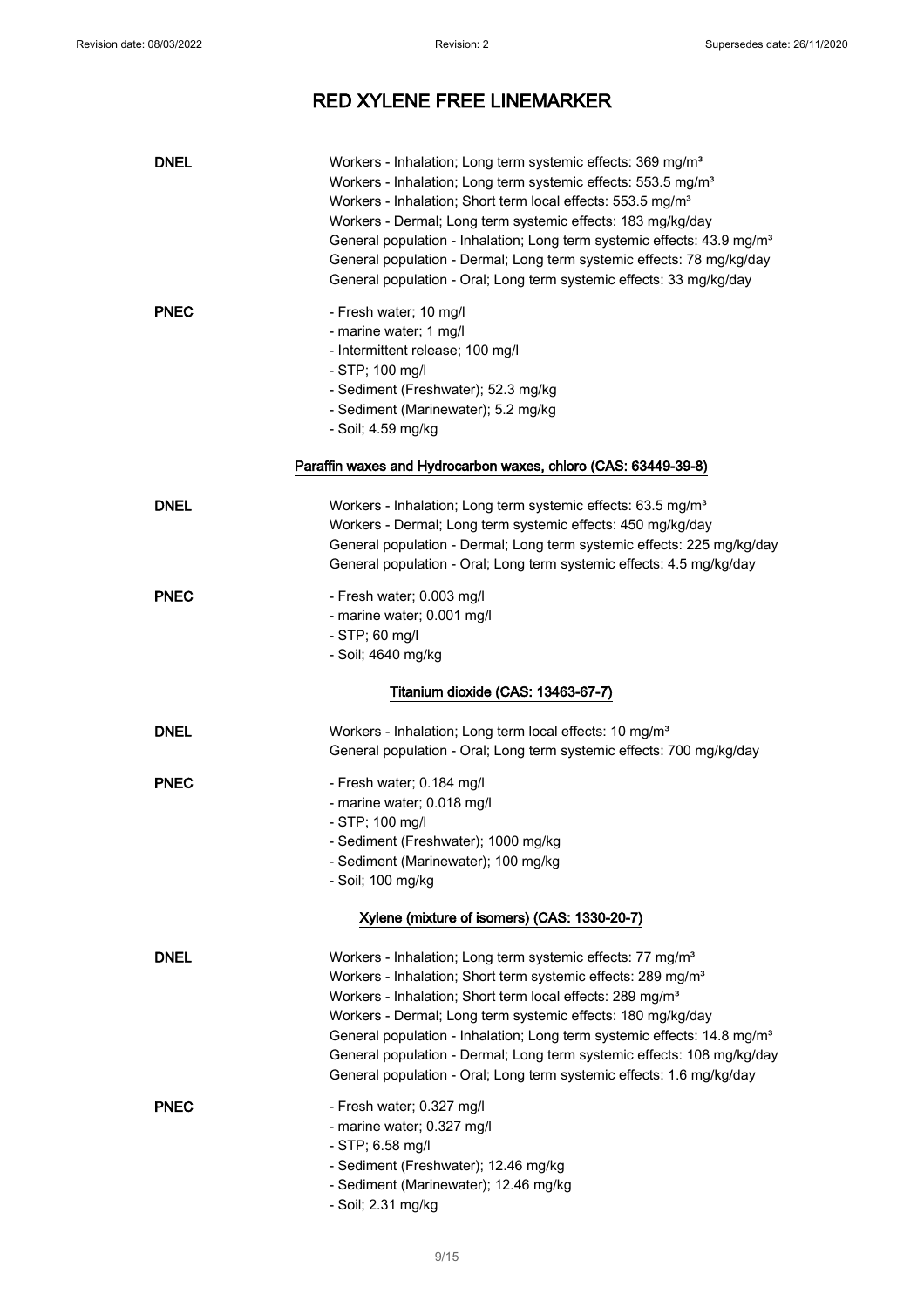#### Hydrocarbons, C9, aromatics

| <b>DNEL</b>  | Workers - Inhalation; Long term systemic effects: 150 mg/m <sup>3</sup><br>Workers - Dermal; Long term systemic effects: 25 mg/kg/day<br>General population - Inhalation; Long term systemic effects: 32 mg/m <sup>3</sup><br>General population - Dermal; Long term systemic effects: 11 mg/kg/day<br>General population - Oral; Long term systemic effects: 11 mg/kg/day                                                                                                                                                                                                                                                                                                                         |
|--------------|----------------------------------------------------------------------------------------------------------------------------------------------------------------------------------------------------------------------------------------------------------------------------------------------------------------------------------------------------------------------------------------------------------------------------------------------------------------------------------------------------------------------------------------------------------------------------------------------------------------------------------------------------------------------------------------------------|
|              | 2-methylpropan-1-ol (CAS: 78-83-1)                                                                                                                                                                                                                                                                                                                                                                                                                                                                                                                                                                                                                                                                 |
| <b>DNEL</b>  | Workers - Inhalation; Long term local effects: 310 mg/m <sup>3</sup><br>General population - Inhalation; Long term local effects: 55 mg/m <sup>3</sup>                                                                                                                                                                                                                                                                                                                                                                                                                                                                                                                                             |
| <b>PNEC</b>  | - Fresh water; 0.4 mg/l<br>- Intermittent release; 11 mg/l<br>- marine water; 0.04 mg/l<br>- STP; 10 mg/l<br>- Sediment (Freshwater); 1.56 mg/kg<br>- Sediment (Marinewater); 0.156 mg/kg<br>- Soil; 0.076 mg/kg                                                                                                                                                                                                                                                                                                                                                                                                                                                                                   |
|              | Butyl methacrylate (CAS: 97-88-1)                                                                                                                                                                                                                                                                                                                                                                                                                                                                                                                                                                                                                                                                  |
| <b>DNEL</b>  | Workers - Inhalation; Long term systemic effects: 415.9 mg/m <sup>3</sup><br>Workers - Inhalation; Long term local effects: 409 mg/m <sup>3</sup><br>Workers - Dermal; Long term systemic effects: 5 mg/kg/day<br>Workers - Dermal; Long term local effects: 1 %<br>Workers - Dermal; Short term local effects: 1 %<br>General population - Inhalation; Long term systemic effects: 66.5 mg/m <sup>3</sup><br>General population - Inhalation; Long term local effects: 366.4 mg/m <sup>3</sup><br>General population - Dermal; Long term systemic effects: 3 mg/kg/day<br>General population - Dermal; Long term local effects: 1 %<br>General population - Dermal; Short term local effects: 1 % |
| <b>PNEC</b>  | - Fresh water; 0.017 mg/l<br>- marine water; 0.002 mg/l<br>- STP; 31.7 mg/l<br>- Sediment (Freshwater); 4.73 mg/kg<br>- Sediment (Marinewater); 0.473 mg/kg<br>- Soil; 0.935 mg/kg                                                                                                                                                                                                                                                                                                                                                                                                                                                                                                                 |
| ire controls |                                                                                                                                                                                                                                                                                                                                                                                                                                                                                                                                                                                                                                                                                                    |

# 8.2. Exposure controls

Protective equipment



#### Appropriate engineering controls

Provide adequate ventilation. Observe any occupational exposure limits for the product or ingredients.

Eye/face protection Unless the assessment indicates a higher degree of protection is required, the following protection should be worn: Tight-fitting safety glasses. Personal protective equipment that provides appropriate eye and face protection should be worn.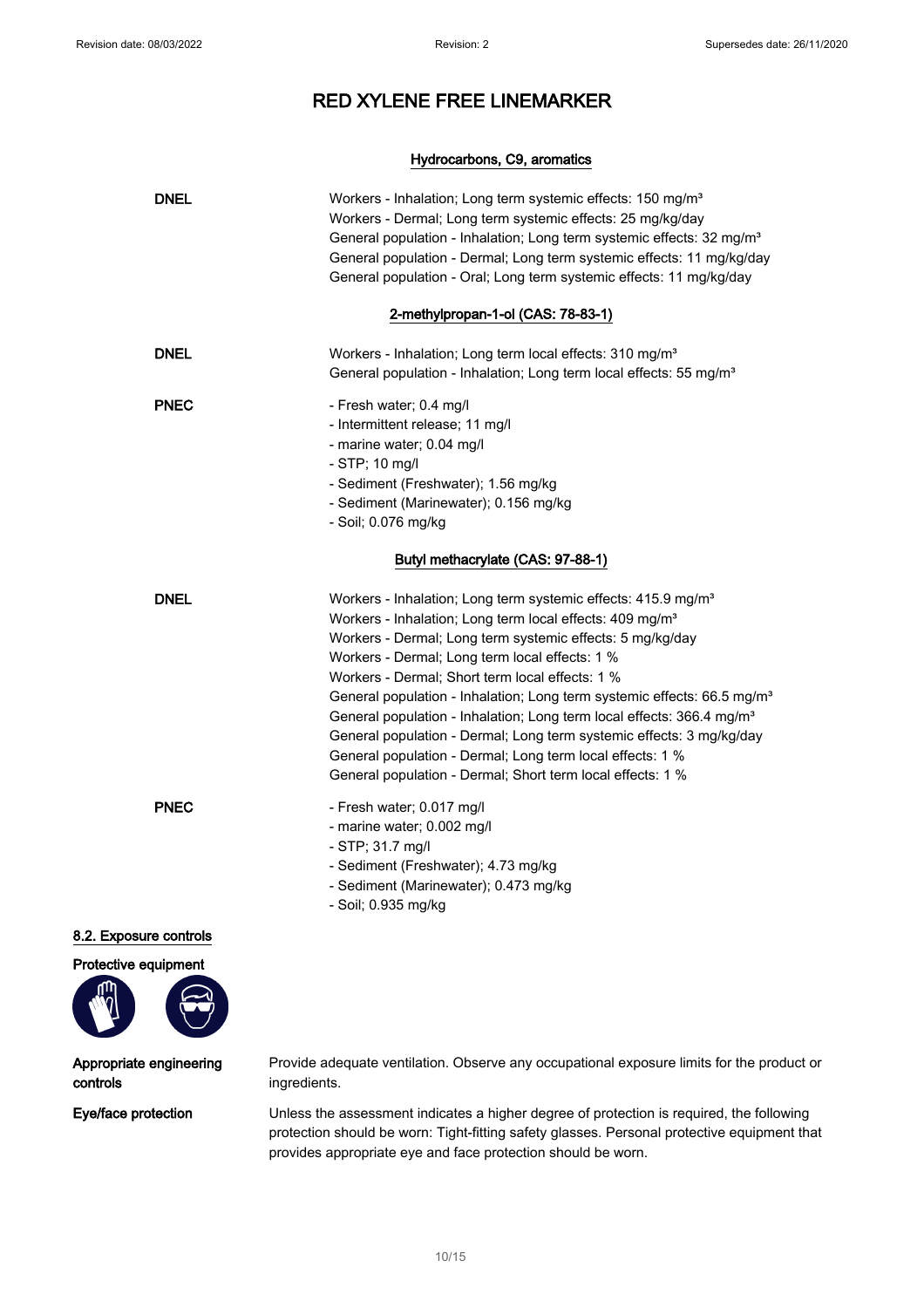| Hand protection                   | To protect hands from chemicals, wear gloves that are proven to be impervious to the<br>chemical and resist degradation. The most suitable glove should be chosen in consultation<br>with the glove supplier/manufacturer, who can provide information about the breakthrough<br>time of the glove material. Considering the data specified by the glove manufacturer, check<br>during use that the gloves are retaining their protective properties and change them as soon<br>as any deterioration is detected. Frequent changes are recommended. |
|-----------------------------------|-----------------------------------------------------------------------------------------------------------------------------------------------------------------------------------------------------------------------------------------------------------------------------------------------------------------------------------------------------------------------------------------------------------------------------------------------------------------------------------------------------------------------------------------------------|
| Other skin and body<br>protection | Wear appropriate clothing to prevent repeated or prolonged skin contact.                                                                                                                                                                                                                                                                                                                                                                                                                                                                            |
| Hygiene measures                  | Wash after use and before eating, smoking and using the toilet. Do not eat, drink or smoke<br>when using this product.                                                                                                                                                                                                                                                                                                                                                                                                                              |
| <b>Respiratory protection</b>     | Ensure all respiratory protective equipment is suitable for its intended use and is 'UKCA'-<br>marked. Check that the respirator fits tightly and the filter is changed regularly. Gas and<br>combination filter cartridges suitable for intended use should be used. Full face mask<br>respirators with replaceable filter cartridges suitable for intended use should be used. Half<br>mask and quarter mask respirators with replaceable filter cartridges suitable for intended use<br>should be used.                                          |

### SECTION 9: Physical and chemical properties

### 9.1. Information on basic physical and chemical properties

| Appearance                                      | Aerosol.                                                                                                                                                                                                                |  |
|-------------------------------------------------|-------------------------------------------------------------------------------------------------------------------------------------------------------------------------------------------------------------------------|--|
| Colour                                          | Red.                                                                                                                                                                                                                    |  |
| Odour                                           | Organic solvents.                                                                                                                                                                                                       |  |
| Initial boiling point and range                 | -40 to -2 $^{\circ}$ C (LPG/DME)                                                                                                                                                                                        |  |
| Flash point                                     | $-104$ °C (LPG)                                                                                                                                                                                                         |  |
| Upper/lower flammability or<br>explosive limits | 1.4 - 26.2% (V) (LPG/DME)                                                                                                                                                                                               |  |
| Vapour pressure                                 | 513 - 1760kPa (LPG/DME)                                                                                                                                                                                                 |  |
| <b>Auto-ignition temperature</b>                | 226°C (DME)                                                                                                                                                                                                             |  |
| 9.2. Other information                          |                                                                                                                                                                                                                         |  |
| <b>Volatility</b>                               | Volatile.                                                                                                                                                                                                               |  |
| <b>SECTION 10: Stability and reactivity</b>     |                                                                                                                                                                                                                         |  |
| 10.1. Reactivity                                |                                                                                                                                                                                                                         |  |
| Reactivity                                      | See the other subsections of this section for further details.                                                                                                                                                          |  |
| 10.2. Chemical stability                        |                                                                                                                                                                                                                         |  |
| <b>Stability</b>                                | Stable at normal ambient temperatures and when used as recommended. Stable under the<br>prescribed storage conditions.                                                                                                  |  |
| 10.3. Possibility of hazardous reactions        |                                                                                                                                                                                                                         |  |
| Possibility of hazardous<br>reactions           | The following materials may react strongly with the product: Oxidising agents.                                                                                                                                          |  |
| 10.4. Conditions to avoid                       |                                                                                                                                                                                                                         |  |
| Conditions to avoid                             | Avoid exposing aerosol containers to high temperatures or direct sunlight. Pressurised<br>container: may burst if heated Avoid heat, flames and other sources of ignition. Avoid the<br>following conditions: Freezing. |  |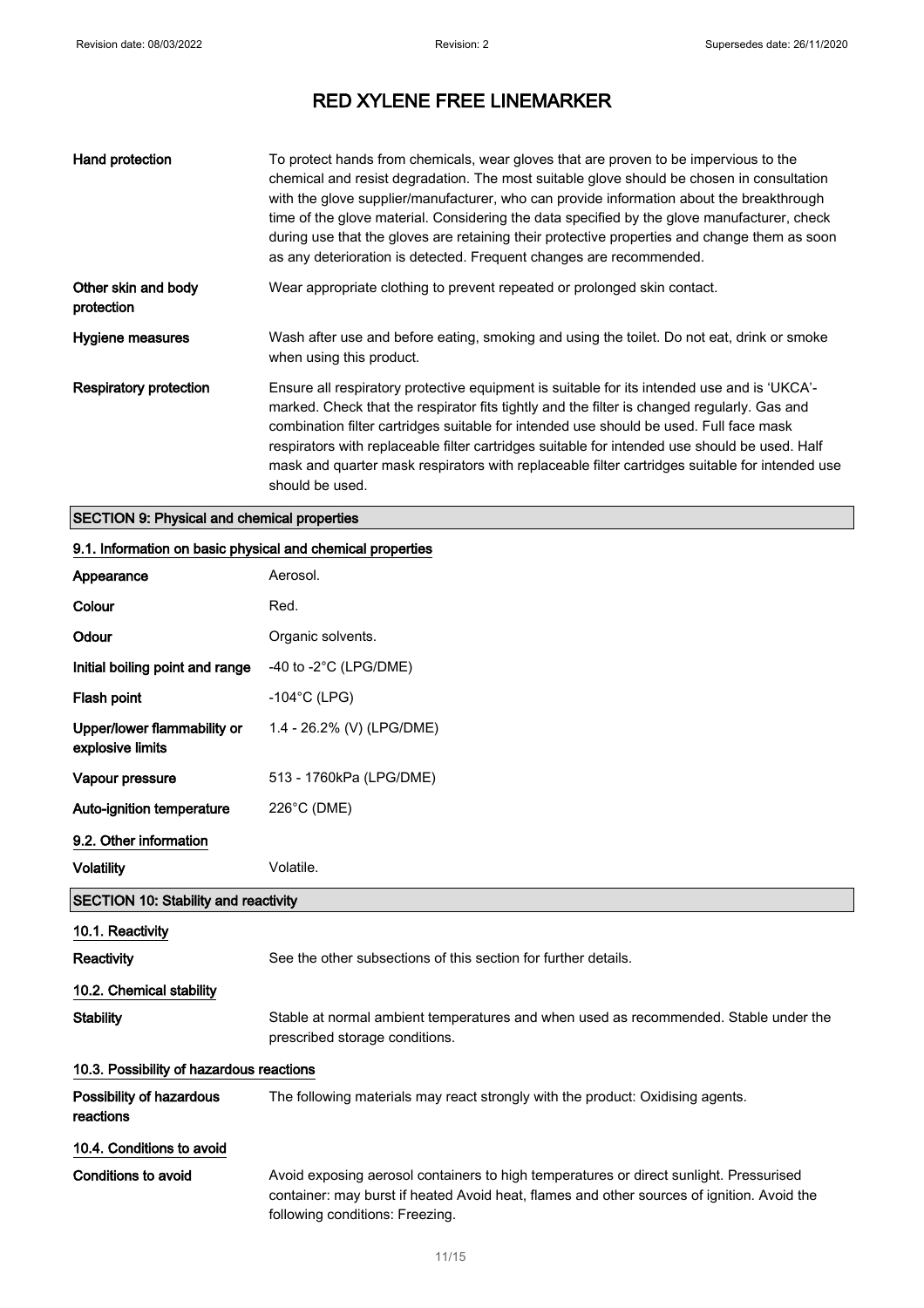### 10.5. Incompatible materials

Materials to avoid Mo specific requirements are anticipated under normal conditions of use.

## 10.6. Hazardous decomposition products

| Hazardous decomposition                      | Does not decompose when used and stored as recommended. Thermal decomposition or                                                                                                                                                                                                                                                    |  |
|----------------------------------------------|-------------------------------------------------------------------------------------------------------------------------------------------------------------------------------------------------------------------------------------------------------------------------------------------------------------------------------------|--|
| products                                     | combustion products may include the following substances: Harmful gases or vapours.                                                                                                                                                                                                                                                 |  |
| <b>SECTION 11: Toxicological information</b> |                                                                                                                                                                                                                                                                                                                                     |  |
| 11.1. Information on toxicological effects   |                                                                                                                                                                                                                                                                                                                                     |  |
| <b>Toxicological effects</b>                 | Information given is based on data of the components. The blended product has not been<br>tested. No data is available for the mixture.                                                                                                                                                                                             |  |
| Inhalation                                   | Gas or vapour may irritate the respiratory system. May cause nausea, headache, dizziness<br>and intoxication. Vapour may irritate respiratory system/lungs.                                                                                                                                                                         |  |
| Ingestion                                    | Due to the physical nature of this product, it is unlikely that ingestion will occur. Ingestion may<br>cause severe irritation of the mouth, the oesophagus and the gastrointestinal tract. May cause<br>chemical burns in mouth, oesophagus and stomach. May cause discomfort if swallowed. May<br>cause stomach pain or vomiting. |  |
| <b>Skin contact</b>                          | Repeated exposure may cause skin dryness or cracking.                                                                                                                                                                                                                                                                               |  |
| Eye contact                                  | May cause eye irritation. May cause serious eye damage.                                                                                                                                                                                                                                                                             |  |
| Route of exposure                            | Inhalation Ingestion Skin and/or eye contact                                                                                                                                                                                                                                                                                        |  |
|                                              | <b>SECTION 12: Ecological information</b>                                                                                                                                                                                                                                                                                           |  |
| 12.1. Toxicity                               |                                                                                                                                                                                                                                                                                                                                     |  |
| <b>Toxicity</b>                              | The product is not believed to present a hazard due to its physical nature.                                                                                                                                                                                                                                                         |  |
| 12.2. Persistence and degradability          |                                                                                                                                                                                                                                                                                                                                     |  |
|                                              | Persistence and degradability Volatile substances are degraded in the atmosphere within a few days. The other substances<br>in the product are not expected to be readily biodegradable.                                                                                                                                            |  |
| 12.3. Bioaccumulative potential              |                                                                                                                                                                                                                                                                                                                                     |  |
| <b>Bioaccumulative potential</b>             | Bioaccumulation is unlikely to be significant because of the low water-solubility of this product.<br>Exposure to aquatic environment unlikely.                                                                                                                                                                                     |  |
| 12.4. Mobility in soil                       |                                                                                                                                                                                                                                                                                                                                     |  |
| <b>Mobility</b>                              | The product contains volatile organic compounds (VOCs) which will evaporate easily from all<br>surfaces. The product hardens to a solid, immobile substance.                                                                                                                                                                        |  |
| 12.5. Results of PBT and vPvB assessment     |                                                                                                                                                                                                                                                                                                                                     |  |
| Results of PBT and vPvB<br>assessment        | This substance is not classified as PBT or vPvB according to current UK criteria.                                                                                                                                                                                                                                                   |  |
| 12.6. Other adverse effects                  |                                                                                                                                                                                                                                                                                                                                     |  |
| Other adverse effects                        | The product contains volatile organic compounds (VOCs) which have a photochemical ozone<br>creation potential.                                                                                                                                                                                                                      |  |
| <b>SECTION 13: Disposal considerations</b>   |                                                                                                                                                                                                                                                                                                                                     |  |

#### 13.1. Waste treatment methods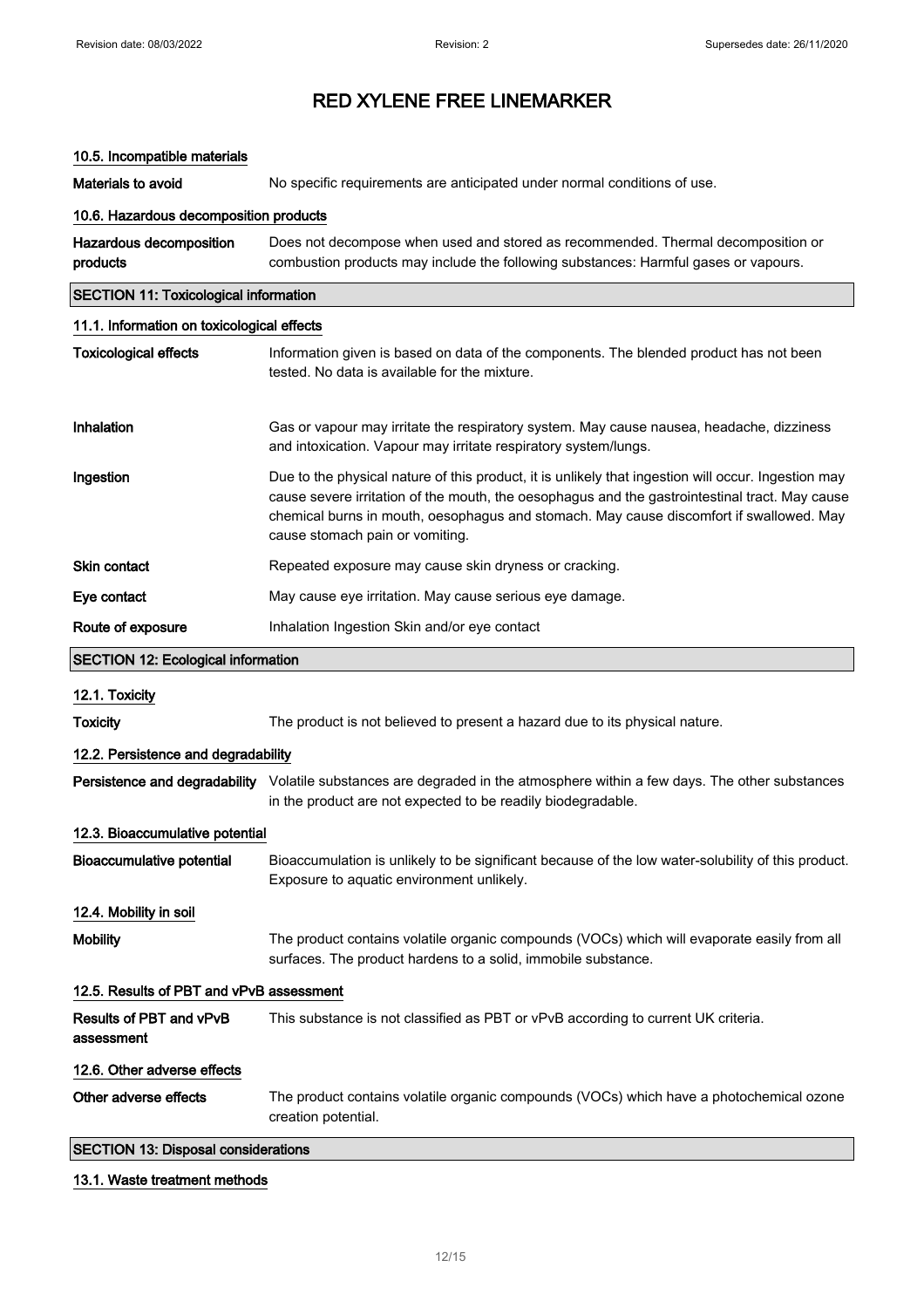| General information | The generation of waste should be minimised or avoided wherever possible. This material and<br>its container must be disposed of in a safe way. When handling waste, the safety precautions<br>applying to handling of the product should be considered. Dispose of waste product or used<br>containers in accordance with local regulations |
|---------------------|----------------------------------------------------------------------------------------------------------------------------------------------------------------------------------------------------------------------------------------------------------------------------------------------------------------------------------------------|
| Disposal methods    | Do not empty into drains. Empty containers must not be punctured or incinerated because of<br>the risk of an explosion. Dispose of waste to licensed waste disposal site in accordance with<br>the requirements of the local Waste Disposal Authority.                                                                                       |
| Waste class         | The waste code classification is to be carried out according to the European Waste Catalogue<br>(EWC).                                                                                                                                                                                                                                       |

## SECTION 14: Transport information

| 14.1. UN number                             |                 |
|---------------------------------------------|-----------------|
| UN No. (ADR/RID)                            | 1950            |
| UN No. (IMDG)                               | 1950            |
| UN No. (ICAO)                               | 1950            |
| UN No. (ADN)                                | 1950            |
| 14.2. UN proper shipping name               |                 |
| Proper shipping name<br>(ADR/RID)           | <b>AEROSOLS</b> |
| <b>Proper shipping name (IMDG)</b> AEROSOLS |                 |
| Proper shipping name (ICAO) AEROSOLS        |                 |
| Proper shipping name (ADN) AEROSOLS         |                 |
| 14.3. Transport hazard class(es)            |                 |
| <b>ADR/RID class</b>                        | 2.1             |
| <b>ADR/RID classification code</b>          | 5F              |
| <b>ADR/RID label</b>                        | 2.1             |
| <b>IMDG class</b>                           | 2.1             |
| ICAO class/division                         | 2.1             |
| <b>ADN class</b>                            | 2.1             |
|                                             |                 |

### Transport labels



| 14.4. Packing group         |      |
|-----------------------------|------|
| ADR/RID packing group       | None |
| <b>IMDG packing group</b>   | None |
| ICAO packing group          | None |
| ADN packing group           | None |
| 14.5. Environmental hazards |      |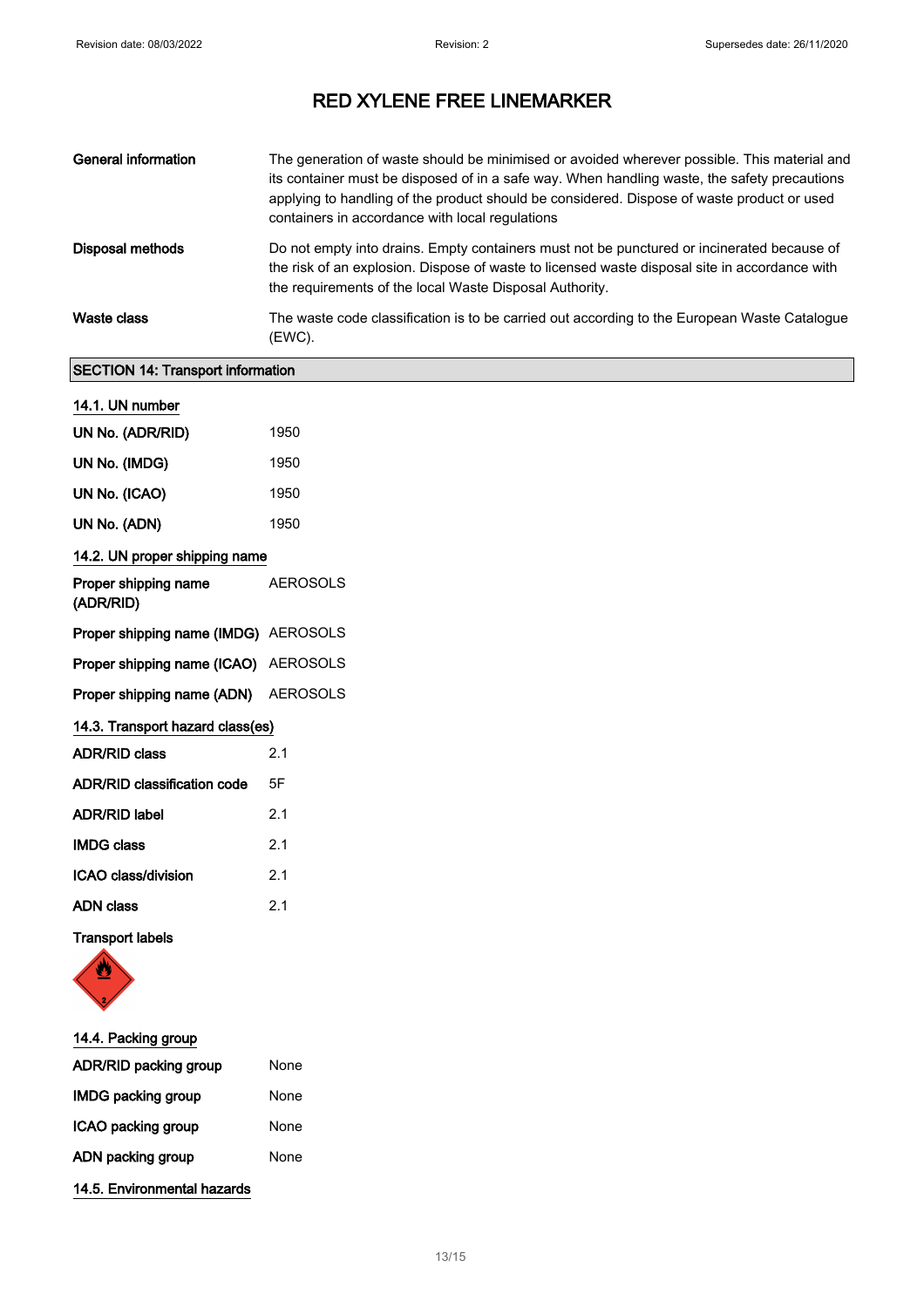Environmentally hazardous substance/marine pollutant No.

|  | 14.6. Special precautions for user |  |
|--|------------------------------------|--|
|  |                                    |  |

| EmS                    | $F-D$ , S-U |  |
|------------------------|-------------|--|
| ADR transport category |             |  |

Tunnel restriction code (D)

14.7. Transport in bulk according to Annex II of MARPOL and the IBC Code

Transport in bulk according to Not applicable. Annex II of MARPOL 73/78 and the IBC Code

SECTION 15: Regulatory information

#### 15.1. Safety, health and environmental regulations/legislation specific for the substance or mixture

| National regulations | Health and Safety at Work etc. Act 1974 (as amended).<br>The Carriage of Dangerous Goods and Use of Transportable Pressure Equipment<br>Regulations 2009 (SI 2009 No. 1348) (as amended) ["CDG 2009"]. |
|----------------------|--------------------------------------------------------------------------------------------------------------------------------------------------------------------------------------------------------|
|                      | EH40/2005 Workplace exposure limits.                                                                                                                                                                   |
|                      | The Aerosol Dispensers Regulations 2009 (SI 2009 No. 2824).                                                                                                                                            |

#### 15.2. Chemical safety assessment

No chemical safety assessment has been carried out.

#### Inventories

#### EU - EINECS/ELINCS

None of the ingredients are listed or exempt.

#### SECTION 16: Other information

| Abbreviations and acronyms<br>used in the safety data sheet      | ADR: European Agreement concerning the International Carriage of Dangerous Goods by<br>Road.<br>ADN: European Agreement concerning the International Carriage of Dangerous Goods by<br>Inland Waterways.<br>RID: European Agreement concerning the International Carriage of Dangerous Goods by Rail.<br>IATA: International Air Transport Association.<br>ICAO: Technical Instructions for the Safe Transport of Dangerous Goods by Air.<br>IMDG: International Maritime Dangerous Goods.<br><b>CAS: Chemical Abstracts Service.</b><br>ATE: Acute Toxicity Estimate.<br>LC50: Lethal Concentration to 50 % of a test population.<br>LD50: Lethal Dose to 50% of a test population (Median Lethal Dose).<br>EC <sub>50</sub> : 50% of maximal Effective Concentration.<br>PBT: Persistent, Bioaccumulative and Toxic substance.<br>vPvB: Very Persistent and Very Bioaccumulative. |
|------------------------------------------------------------------|-------------------------------------------------------------------------------------------------------------------------------------------------------------------------------------------------------------------------------------------------------------------------------------------------------------------------------------------------------------------------------------------------------------------------------------------------------------------------------------------------------------------------------------------------------------------------------------------------------------------------------------------------------------------------------------------------------------------------------------------------------------------------------------------------------------------------------------------------------------------------------------|
| <b>Classification abbreviations</b><br>and acronyms              | Aerosol = Aerosol                                                                                                                                                                                                                                                                                                                                                                                                                                                                                                                                                                                                                                                                                                                                                                                                                                                                   |
| Key literature references and<br>sources for data                | Source: European Chemicals Agency, http://echa.europa.eu/                                                                                                                                                                                                                                                                                                                                                                                                                                                                                                                                                                                                                                                                                                                                                                                                                           |
| <b>Classification procedures</b><br>according to SI 2019 No. 720 | Aerosol 1 - H222, H229: : Expert judgement.                                                                                                                                                                                                                                                                                                                                                                                                                                                                                                                                                                                                                                                                                                                                                                                                                                         |